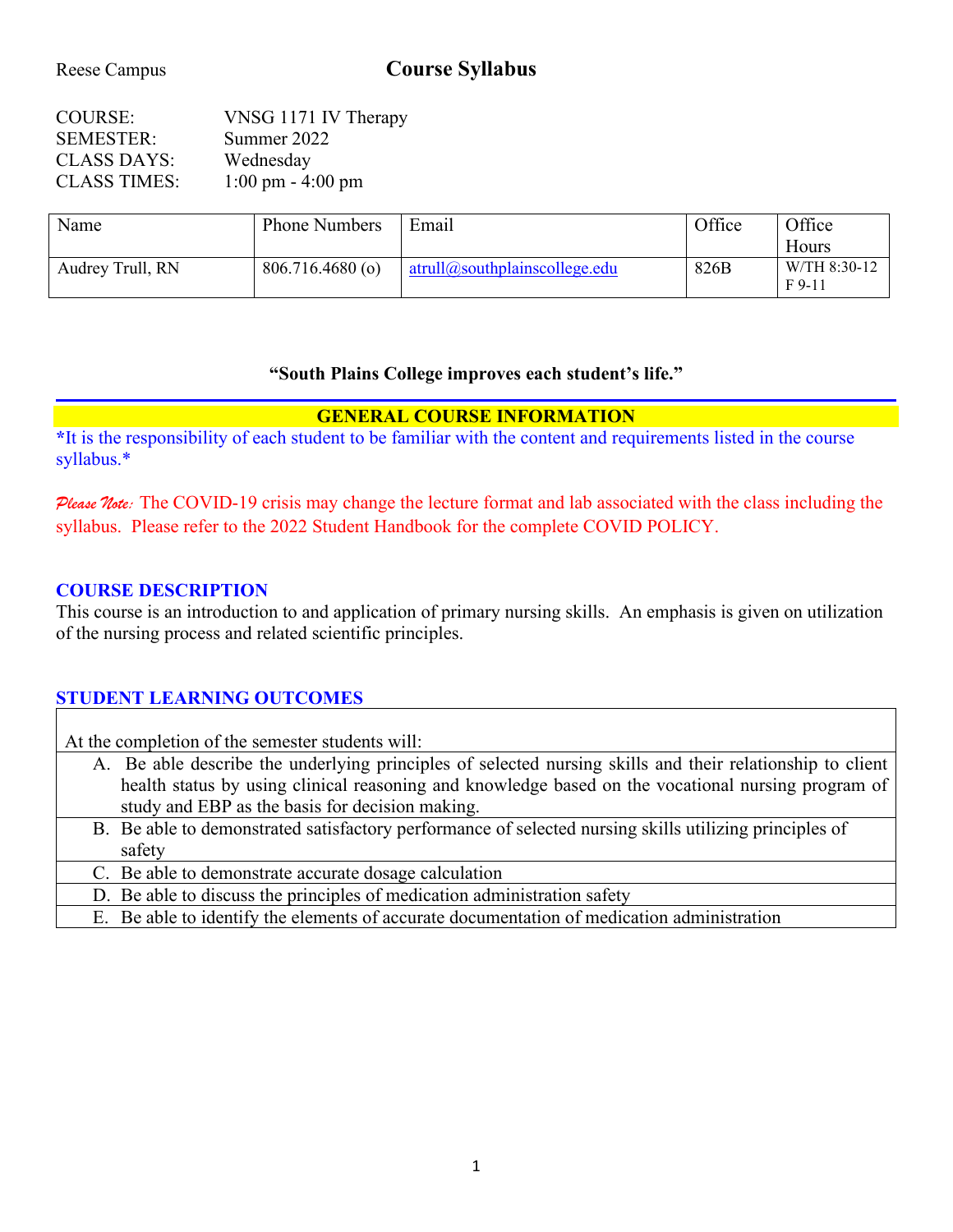### **COURSE OBJECTIVES -** Outline form (C-1, C-2, C-3, C-4, C-9, C-10, C-11, C-12, C-13, C-14, C-15, C-16, F-1, F-2, F-3,

#### F-4, F-5, F-6, F-7, F-8, F-9, F-10, F-11, F-12, F-13, F-14, F-15, F-16, F-17

| At the completion of this course the student will:                                                                                                                                                                                |
|-----------------------------------------------------------------------------------------------------------------------------------------------------------------------------------------------------------------------------------|
| F. Relate current knowledge into advanced nursing studies                                                                                                                                                                         |
| G. Use basic nursing skills and knowledge to meet individualized patient needs                                                                                                                                                    |
| H. Employ plans for intelligent safe nursing care of the patient within the Holistic Nursing concept                                                                                                                              |
| Identify the patient as a unique individual who needs assistance during illness regardless of age or<br>I.<br>degree of infirmity                                                                                                 |
| Display good interpersonal relationships between nurse and patient; nurse and co-workers, and nurse<br>J.<br>and family                                                                                                           |
| K. Consider the common needs of the patient and the Vocational Nurse's responsibility for the patient's<br>environment, safety and well-being based on vocational nursing program of study and Evidence<br><b>Based Practice.</b> |
| L. Recognize the importance of observation and communication regarding patient and co-worker<br>interactions and charting. Assemble information using the Nursing Process as a nursing assessment of<br>each patient              |
| M. Demonstrate principles of asepsis related to IV Therapy using Evidence Based Practice                                                                                                                                          |
| N. Demonstrate knowledge of basic interventions to support the patient and family during life stages,<br>including death and dying                                                                                                |
| O. Demonstrate methods for promoting safety in the work environment by including facility policies and<br>procedures.                                                                                                             |
| P. Utilize terminology and rationale for performing basic nursing skills                                                                                                                                                          |
| Q. Identify appropriate equipment needed for each nursing skill performed                                                                                                                                                         |
| R. Identify, assess and evaluate the patient's response to the procedure, documenting accurately and<br>completely.                                                                                                               |
| S. Discuss the necessity for the patient/family education regarding the specific skill                                                                                                                                            |
| Correctly use abbreviations, definitions, prefixes, suffixes, verbs, adjectives, and words in the nursing<br>T.<br>profession                                                                                                     |

### **EVALUATION METHODS**

Computer-based exams, written exams, written assignments, quizzes, skills check-offs, and other projects as assigned. In addition, methods of instruction may include but are not limited to lecture, discussion, required reading, charts/posters, Power Point, lab demonstration/return demos and audio/visual presentation

### **ACADEMIC INTEGRITY**

It is the aim of the faculty of South Plains College to foster a spirit of complete honesty and a high standard of integrity. The attempt of any student to present as his or her own any work which he or she has not honestly performed is regarded by the faculty and administration as a most serious offense and renders the offender liable to serious consequences, possibly suspension.

**Cheating** - Dishonesty of any kind on examinations or on written assignments, illegal possession of examinations, the use of unauthorized notes during an examination, obtaining information during an examination from the textbook or from the examination paper of another student, assisting others to cheat, alteration of grade records, illegal entry or unauthorized presence in the office are examples of cheating.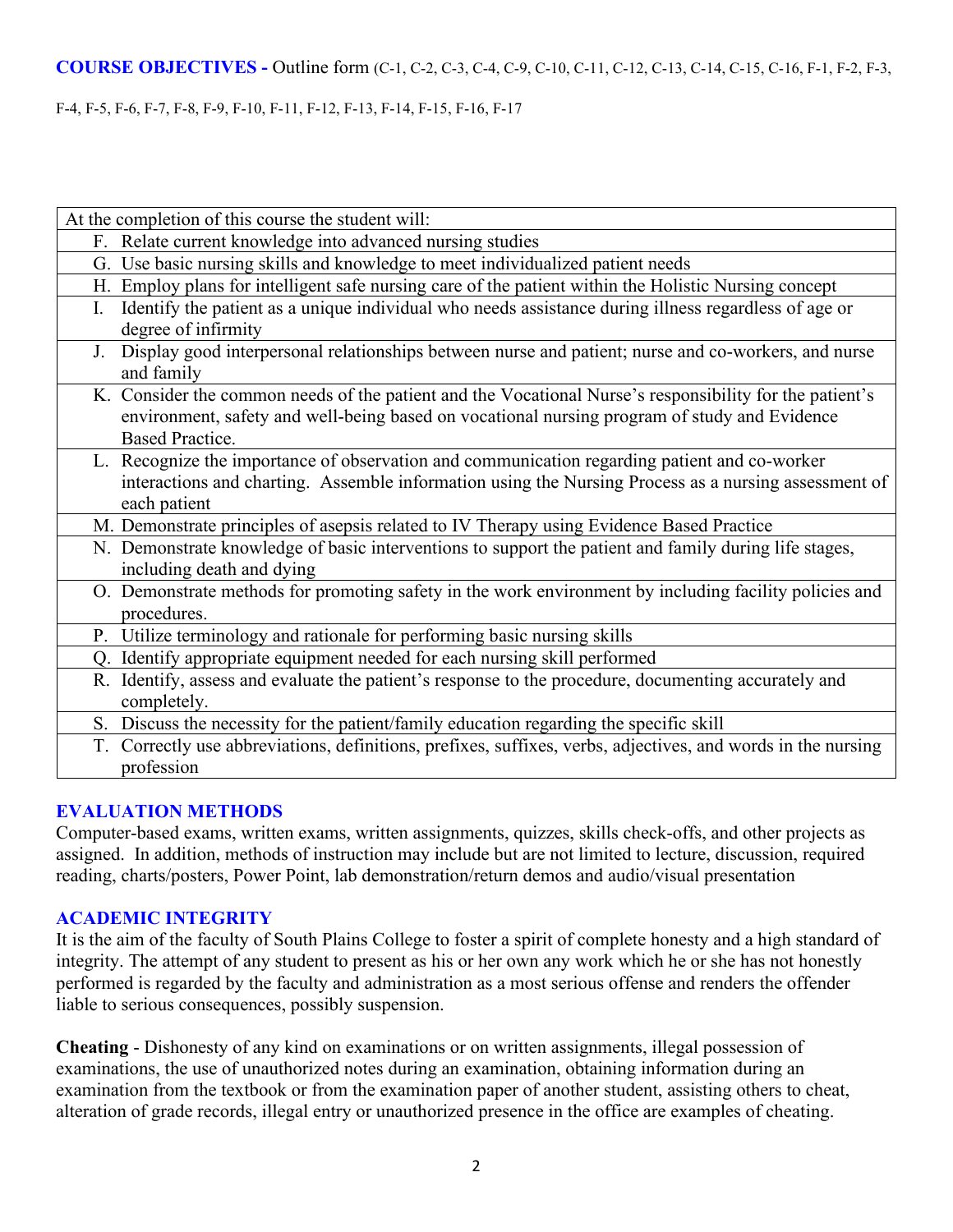Complete honesty is required of the student in the presentation of any and all phases of coursework. This applies to quizzes of whatever length, as well as final examinations, to daily reports and to term papers.

**Plagiarism** - Offering the work of another as one's own, without proper acknowledgment, is plagiarism; therefore, any student who fails to give credit for quotations or essentially identical expression of material taken from books, encyclopedias, magazines and other reference works, or from themes, reports or other writings of a fellow student, is guilty of plagiarism.

### **VERIFICATION OF WORKPLACE COMPETENCIES**

There will be external clinical and simulation learning experiences provided in this course, as well as learning experiences in the lab which provides the setting in which the student applies workplace competencies. Successful completion of the designated course outcomes will allow the student to continue to advance within the program. Successful completion of VNSG 1402 meets the requirements as stated in the Differentiated Essential Competencies (DECS) of Graduates of Texas Nursing Program as:

- 1. Member of a Profession
- 2. Provider of Patient Centered Care
- 3. Patient Safety Advocate
- 4. Member of the Health Care Team

#### **BLACKBOARD**

**Blackboard is an e-Education platform designed to enable educational innovations everywhere by connecting people and technology. This educational tool will be used in this course throughout the semester.** 

#### **SCANS and FOUNDATION SKILLS**

**TEXT AND MATERIALS**

Refer also to Course Objectives. Scans and Foundation Skills attached

#### **SPECIFIC COURSE INFORMATION**

| <u>TEZA EZARREGIA ERREGIA EZ</u>                     |             |                   |
|------------------------------------------------------|-------------|-------------------|
| <b>TEXTBOOK</b>                                      | Publisher   | ISBN#             |
| Fundamentals of Nursing Care, Concepts,              | F. A. Davis | 978-0-8036-6906-2 |
| Connections & Skills $3rd$ Edition                   |             |                   |
|                                                      |             |                   |
| Manual of I.V. Therapeutics, 7 <sup>th</sup> Edition | F. A. Davis | 978-0-8036-3846-4 |
|                                                      |             |                   |
| Calculating Drug Dosages: A Patient-Safe             | F. A. Davis | 978-0-8036-2496-2 |
| Approach to Nursing and Math 2nd Edition             |             |                   |

#### **ADDITIONAL CLASSROOM ITEMS**

Students should come to class prepared with pens, pencils, and a spiral notebook for taking notes or completed quizzes or assignments in class. Students should be prepared to take notes over lecture material if they choose. In addition, students should refer to Black Board for other course required materials.

**Each student will need to bring 3 (100) Scantron on the second day of class.**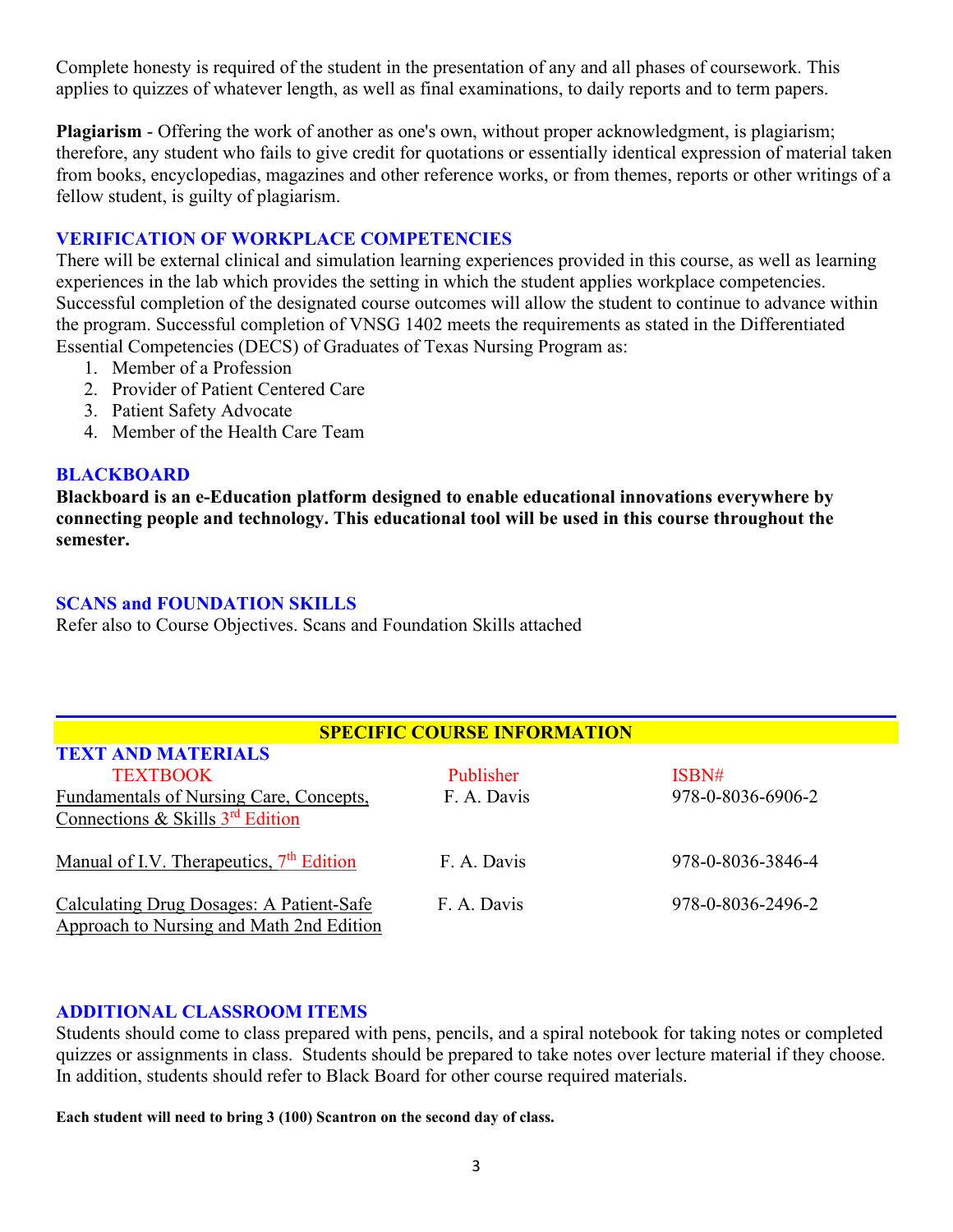### **ATTENDANCE POLICY (\*READ CAREFULLY)**

Students are expected to attend all classes in order to be successful in a course. The student may be administratively withdrawn from the course when absences become excessive as defined in the course syllabus.

Roll is taken for each class by signature page; it may be taken several times during a class period. A student who is not present when roll is taken is "absent." A student is not allowed to disrupt the class for tardiness. A student who is late may come into the classroom after a break to hear the lecture, BUT the student will still be marked as "absent." Learning is fostered in the classroom environment. Missing even one lecture/class activity can negatively impact student performance; therefore, classroom attendance is mandatory and students are accountable to attend and be on time for class.

Students are expected to do all classwork at the time scheduled, whether the class is "live," per pre-recorded lecture or via Zoom—this means the students should be "in class" during this time, not working, driving, shopping or doing some other activity.

**ZOOM classes/meetings:** Zoom meetings are considered formal classes. Therefore, the student must be present in stationary environment—not working, driving, shopping or engaged in some other activity. There should be no TV, cell phones or other distractors during the meeting. The student's camera must be on for the entire time of the class/meeting. The microphone should be muted unless the student is answering a question, presenting information, or otherwise engaged in the course discussion. The student MUST BE ON TIME for the zoom meeting; once the course instructor has started the lecture/meeting, the late student WILL NOT be allowed in and will be counted as absent.

Students must attend all live classroom presentations and all Zoom meetings. **A student who exceeds more than 1 absence in this course will be withdrawn from the program with an "F" except in the case of a documented Covid exposure.**

#### **Please see student handbook for COVID Policy.**

**LIVE classroom**: students must be in their seat ready for class at the scheduled time. Most often during this flex period, live classes will be held on scheduled exam days with lectures to immediately follow the exam. Students who leave after the exam are counted as "absent."

Roll may be taken at any time during the class. Anytime the student is not present, the student is counted as a full absence. Breaks are given during the lecture time. Because we must closely monitor student movement in the building, you may only have a break when one is given. If you leave the classroom for any reason, you may not return and are counted absent. Students should use break times wisely—going to the bathroom, getting refreshment, etc. rather than spending time on cell phones and then wanting to go to the bathroom when class starts.

### **Covid Exposure: Please see student handbook for COVID Policy**

Students who exceed the allowable absence no longer meet the course criteria and must withdraw. Absences are recorded for the whole day if a class is scheduled for the whole day. If a student leaves before the end of the class period, the student is marked "absent" for the day. A student who misses the morning session may attend the afternoon session to get the information, but the student is still marked as "absent" for the day. There are no "half-day" absences. If the student is asked to leave the classroom for any reason (sleeping, talking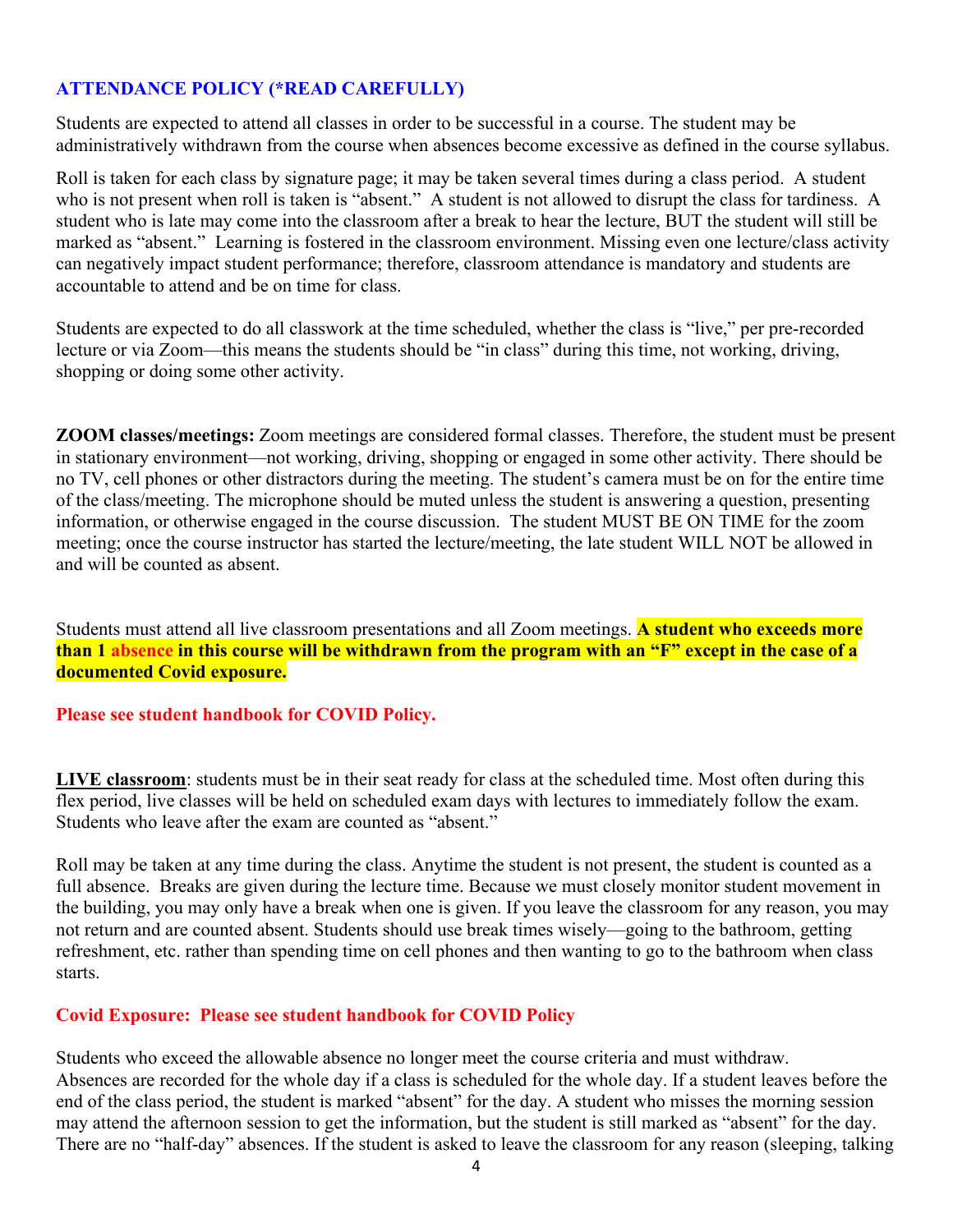or other inappropriate behavior), the student is given an absence and the subsequent point deduction. Attendance is most often taken by a sign in sheet. Students who "forget" to sign in are counted as absent.

Students are given numerous days off for holidays and Spring/Fall breaks, not including weekends. In addition, classes are over by 4:00 p.m. This should give students ample time to take care of business, schedule medical and other necessary appointments.

As a matter of courtesy and professional behavior, a student who is going to be absent should email or call the course instructor and inform the instructor of the pending absence.

4.1-B Tardy: Tardiness is not accepted in the Vocational Nursing Program. Students are either present on time or they are absent.

4.1-C. ATTENDANCE RECORDS**:** Because the student is an adult learner, each student should keep his/her own record of absence. Faculty is under NO obligation to inform a student of absences; the student will be notified when he/she no longer meets program objectives because of excessive absences and the student is being withdrawn. *Should the student believe a discrepancy exists, the student should submit the notice in writing to the Program Director within 24 hours of notification.*

4.1-D. RELIGIOUS HOLY DAYS ABSENCES: In accordance with Section 51.911, Texas Education Code, SPC will allow a student who is absent from class for the observance of a religious holy day to take an examination or complete an assignment scheduled for that day within seven calendar days after the absence.

Students are required to file a written notification of absence with each instructor within the first fifteen (15) days of the beginning of the semester in which the absence will occur. Forms for this purpose are available in the office of the Director of Special Services along with instructions and procedures. "Religious holy days" means a holy day observed by a religion whose place of worship is exempt from property taxation under Section 11.20, Tax Code.

#### **DROPPING A CLASS**

Students should submit a **Student [Initiated](https://forms.office.com/Pages/ResponsePage.aspx?id=ZrGRbWrP6UWeIqAmJdCCqRkmPIpp6AVCixFJfcqITt9UODExTUFXS0JOODhJOTlYM0NEV1kzRk9GMS4u) Drop Form** online**.** 

**Students will not be required to obtain an instructor signature to drop**, however, we do encourage students to communicate with instructors or advisors prior to dropping a course when they are able. **There will be no charge for drops for the fall or spring semesters**.

#### **WITHDRAWING FROM ALL CLASSES**

If a student wishes to withdraw from all courses, they should initiate that process with the Advising Office. They can schedule an appointment with an advisor by visiting [http://www.southplainscollege.edu/admission](http://www.southplainscollege.edu/admission-aid/advising/spcadvisors.php)[aid/advising/spcadvisors.php](http://www.southplainscollege.edu/admission-aid/advising/spcadvisors.php) or by calling 806-716-2366.

#### **SCHEDULE CHANGE (after late registration and before census date)**

To make a schedule change after late registration and before the census date, students should submit a **[Schedule](https://forms.office.com/Pages/ResponsePage.aspx?id=ZrGRbWrP6UWeIqAmJdCCqRkmPIpp6AVCixFJfcqITt9UODIyTkRZSkFHVDNSVFRFV0g0T0tVWVAwRi4u) [Change](https://forms.office.com/Pages/ResponsePage.aspx?id=ZrGRbWrP6UWeIqAmJdCCqRkmPIpp6AVCixFJfcqITt9UODIyTkRZSkFHVDNSVFRFV0g0T0tVWVAwRi4u) Form.** 

After late registration, adding a class requires instructor approval. If a student is requesting to be added to one of your courses and you approve, please email [registrar@southplainscollege.edu](mailto:registrar@southplainscollege.edu) with your approval. This can take the place of signature on the Schedule Change Form that we have required in the past.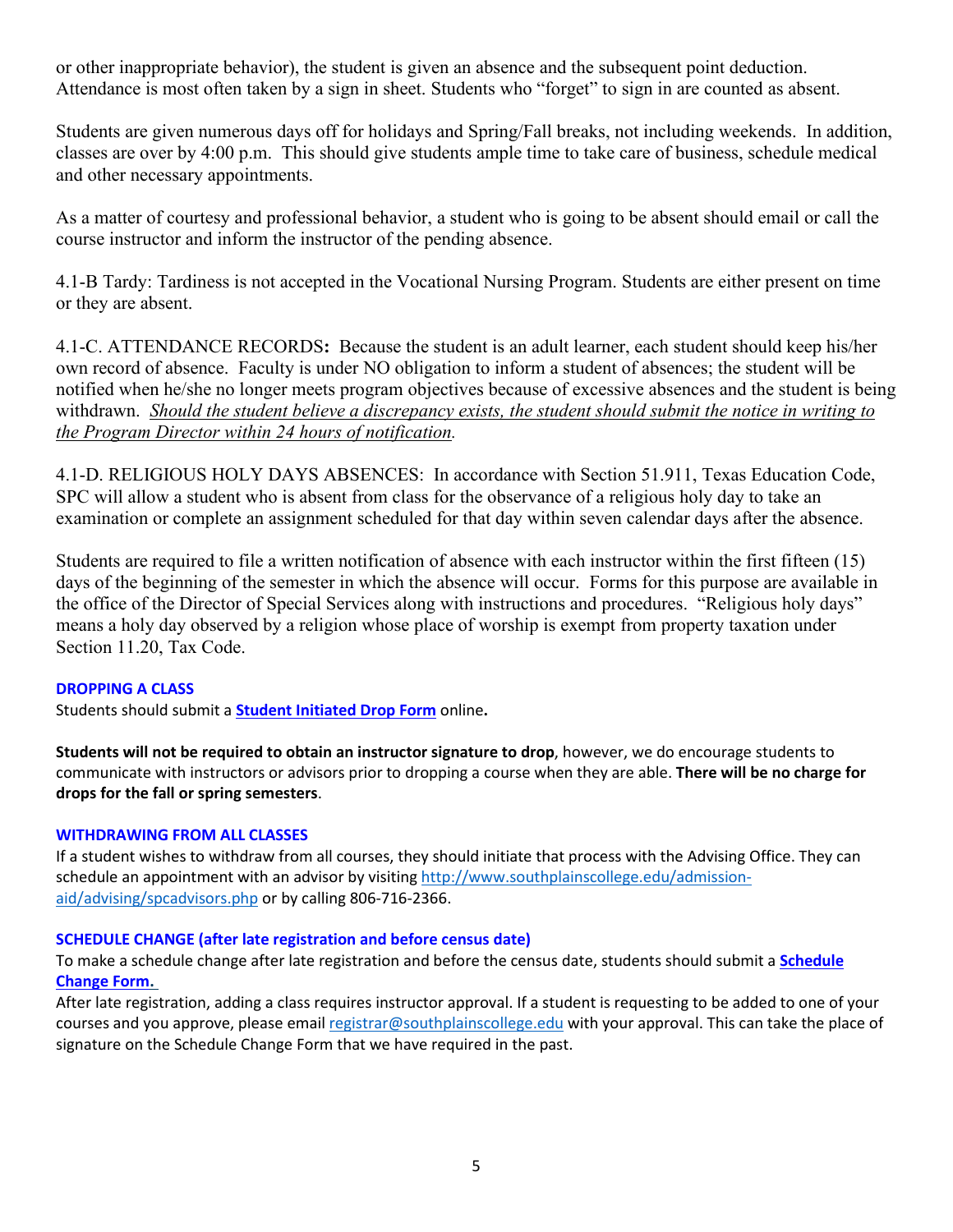#### **ASSIGNMENT POLICY**

It is the responsibility of the student to be informed of class progress and assignments and to come to class prepared to participate in discussion, to turn in any assignments due, and/or take the quiz or test scheduled for that day.

Assignments may include but are not limited to discussion boards, Vocabulary, Pop quizzes and group projects, skills check-offs.

Reading any assigned material assists the student to listen to the lecture with a higher degree of acuity and to participate in class discussion more effectively. A student cannot expect to understand what is being said in class when she/he has had no previous contact with the ideas or terms related to the topic.

All assignments must be completed by the assigned due date. Late and/or incomplete work will not be accepted and a grade of **zero** will be recorded. Assignments, quizzes, exams, and skills that are missed due to an unexcused absence may not be made up.

#### **A Class Day Consists Of:**

#### **1:00 P.M. TO 4:00 P.M.**

#### **COMPUTER USAGE**

As computer technology in the field of health occupations continues to become more popular, computers may be used in this course for several assignments. All students have access to computers and printers on the South Plains College campus. Students will be expected to utilize computers to access assignments and classroom resources. All registered students are supplied with a working email account from South Plains College. In order to take exams, students must have their username and password.

### **ALL STUDENTS ARE EXPECTED TO KNOW THEIR SPC STUDENT USERNAME AND PASSWORD.**

#### **COMPUTER LAB USAGE**

The computer lab(s) on any campus may be used by students during scheduled open hours or as assigned by an instructor. Printer paper will not be provided for students to print materials but students may seek assistance from faculty or staff to request lab paper from the college if needed. Lack of computer lab paper is not an excuse for not having homework assignments, skills lab sheets, or any other required documents. Students should come prepared for class.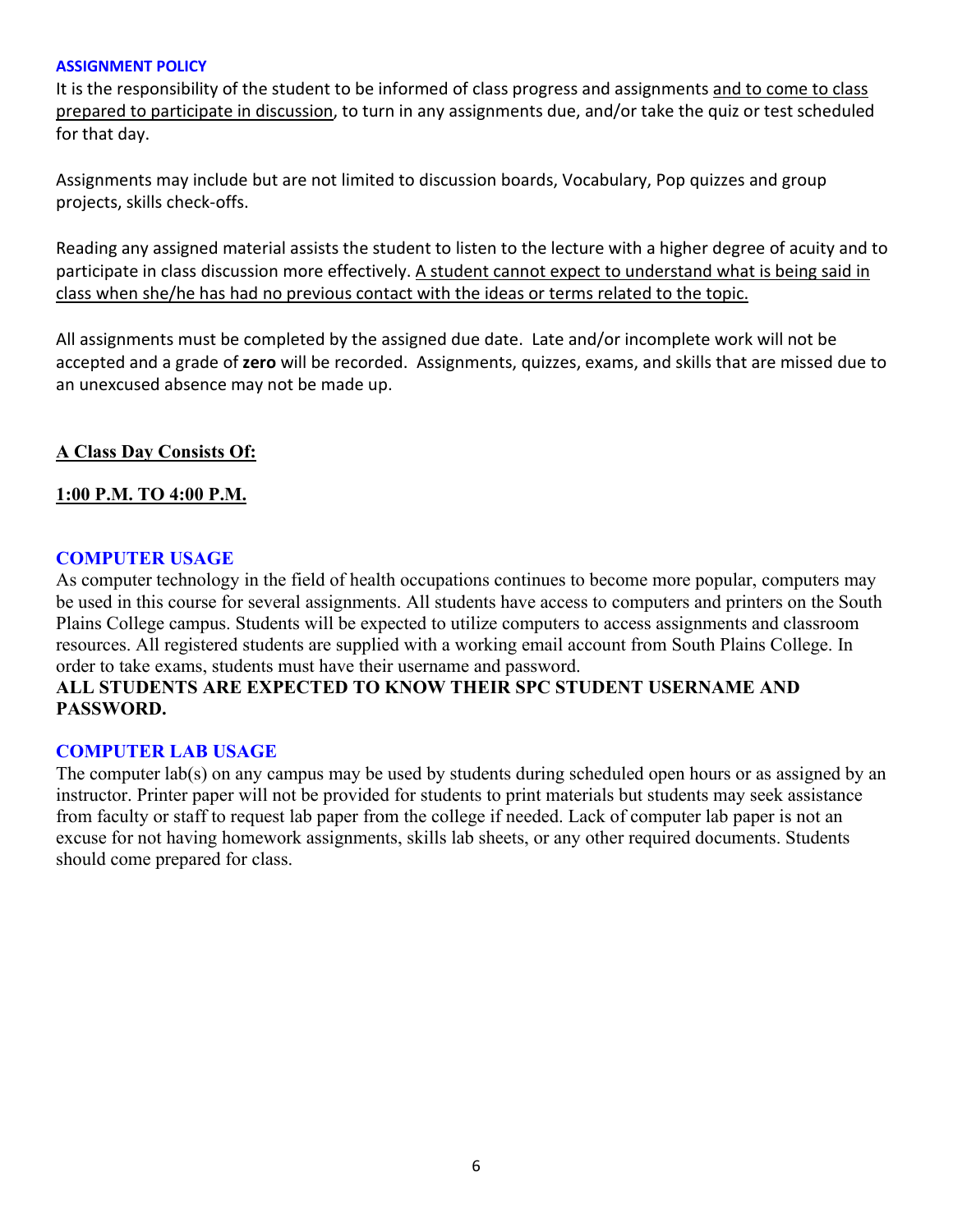# **EXAM Policy**

1. There will be a unit exam over each lectured unit and upon instructor's discretion one calculations exam. **Students are expected to read the information prior to coming to class and are expected to participate in class through discussion and answering questions.**

All unit exams will be given on Scantron on the date scheduled. If absent on exam day, the **Final Exam** will take the place of the missed Exam (**For The First Missed Exam Only), if an additional exam should be missed a grade of"0" will be recorded.**

- 2. There will be in class labs/exams over the IV skills. The written lab exams are to assure safety in the IV labs and are a requirement to complete the lab. There will be questions on the unit exams that pertain to the skills.
- **3.** IV rate calculation homework is due on the assigned date. For the LATE homework points will be deducted**. All Math homework is due on the scheduled date** at **0800 - 0815 . After 0815 until 1150 10 points will be deducted from each math homework turned in at that time. If turned in after 1150 there will be a grade of "0" for each homework turned in.**
- 4. **The math homework will be averaged along with an in class Math Exam. The math homework will count 50% and the Math exam will count the other 50%; both averaged together will count as Exam #3.**
- 5. Labs include venipuncture using arms, IVPB and IV push. The student must pass the written lab exams that will be done at home prior to the lab experience. This is to assure student safety. Students who pass each lab and demonstrate competent skill ability may **with strict supervision** DC IV/INTs and perform venipuncture at designated sites that permit.

### **MISSED EXAMS/MAKEUP WORK:**

Students are expected to take all examinations for each nursing course. There are NO makeup exams for this course. Since the final exam is comprehensive (meaning that it covers the entire course), the final exam will be the missed exam **FOR THE MISSED EXAM ONLY**. If any additional exams are missed, a grade of "0" will be recorded.

NO exams will be given prior to the originally scheduled exam. Please do not ask.

Any action interpreted as cheating by facilitating instructor may result in immediate removal from the testing area, a zero recorded for the test grade and possible removal from SPC nursing prog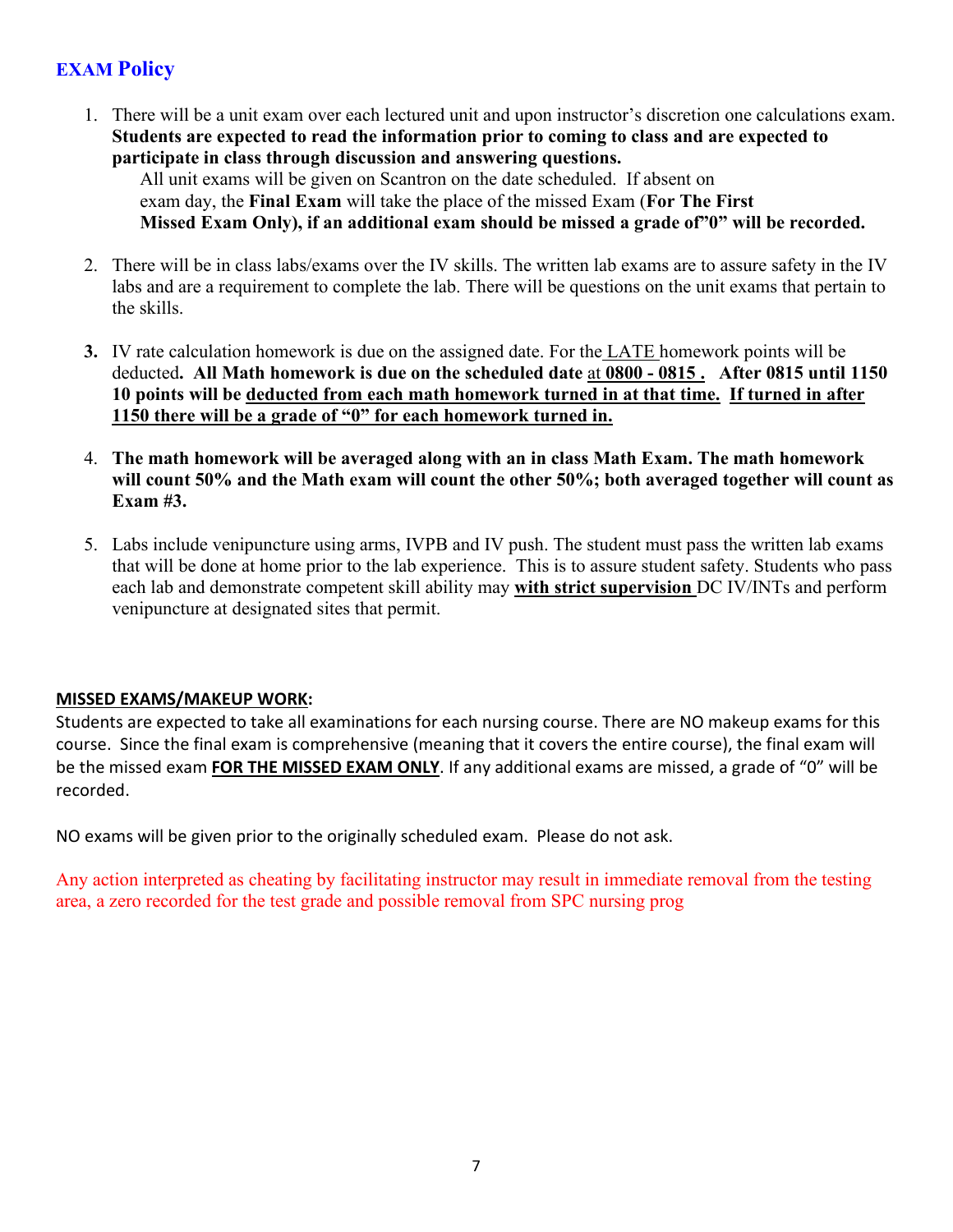# **GRADING POLICY**

The grade for this course will be determined upon completion of the following components:

### **To Pass the Course Must Have a "75" or Better**

| Unit Exams (3) | 60%  |
|----------------|------|
| Final Exam     | 40%  |
|                | 100% |

Course grades are based on the following scale:

 $A = 90-100\%$  $B = 80-89$  $C = 75 - 79$  $D = 70-74$ 

 $F = 69$  and below

The final exam grade will not be posted; only the final letter grade.

All exams taken during this course will be averaged for the student's FINAL LETTER GRADE which is posted on Black Board

# **ADDITIONAL INFORMATION**:

**ATTENTION: CELL PHONES ARE NOT ALLOWED DURING CLASS.** The following penalties apply to students who choose to sneak in their phones: (1) If a cell phone rings during an exam, that student's exam will end immediately with a "50" recorded for the exam grade, even if the student was answering the last question. There is no makeup for this grade. (2) If a cell phone goes off during lecture, the cell phone will be taken up and left in the Director's office till 4:00 p.m.

The student is allowed to use the cell phone only during breaks, please keep cell phones in your locker or car.

For Test Security, no hats, caps, backpacks or purses are permitted in the classroom during exams. No drinks or food may be brought into the classroom during an exam.

Bottled drinks with a screw top lid may be brought into the classroom during lecture **only**. Food and drink not allowed in the classroom during an exam.

Competencies are defined as effective demonstration of basic nursing skills, knowledge, and judgment as taught and demonstrated in the nursing lab and classroom.

The student's performance of the competencies will demonstrate and describe the desired outcome of learning at the conclusion of the nursing skills course.

# **DO NOT write on test papers unless otherwise informed.**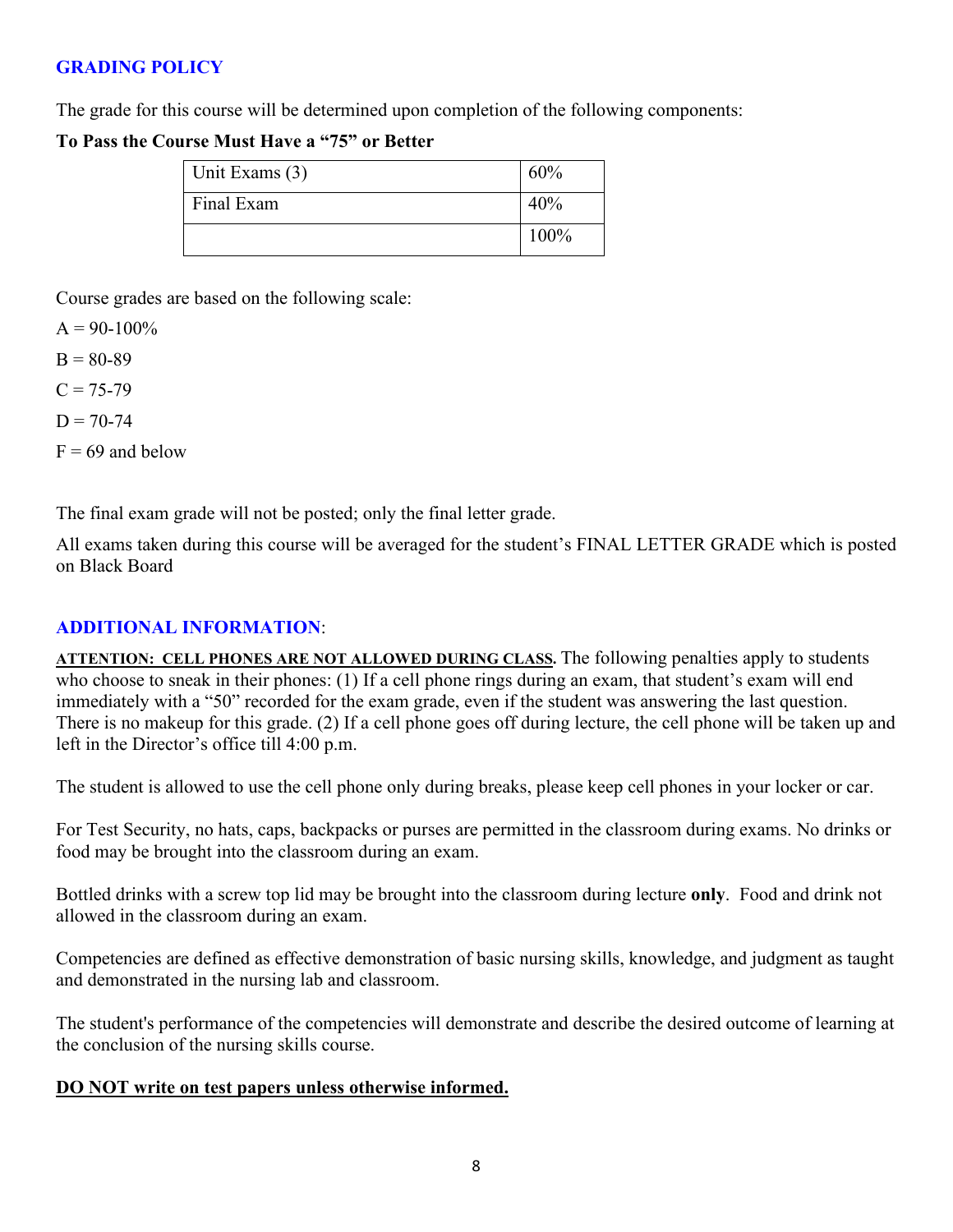Excessive talking in class will not be allowed; the student may be asked to leave, with an absence given for the day.

The Nursing Laboratory is provided to enhance the learning experience. It is the student's responsibility to keep the lab clean and tidy at all times. If it is necessary to utilize the lab after hours, arrangements must be made with the faculty.

Classroom rules also apply to the laboratory classes. Radios will not be allowed in the classroom at any time. Tablets and cell phones are not allowed during classroom lecture.

# **COURSE GOALS TO EXIT IV Therapy:**

# **To complete this course the Student Must Have A "75" or Better In the Course and Meet Objectives**:

| <b>Objectives</b> |                                                             | <b>Method of</b>         | $\mathbf{1}$ | $\overline{2}$ | 3 | 4 |
|-------------------|-------------------------------------------------------------|--------------------------|--------------|----------------|---|---|
|                   |                                                             | <b>Instruction &amp;</b> |              |                |   |   |
|                   |                                                             | <b>Evaluation</b>        |              |                |   |   |
| 1.                | Identify the legal parameters for IV therapy, identify INS  | Lecture, PPP             | $\mathsf{x}$ |                |   |   |
|                   | standards, EBNP, and standards of care                      | Examination              |              |                |   |   |
|                   |                                                             |                          |              |                |   |   |
| 2.                | Identify IV related infections and discuss infection        | Lecture, PPP,            |              | x              |   |   |
|                   | control measures for IV therapy                             | group project            |              |                |   |   |
|                   |                                                             | Examination              |              |                |   |   |
| 3.                | Relate fluid and electrolytes and the need for IV therapy   | Lecture, PPP             |              | x              | x |   |
|                   |                                                             | Examination              |              |                |   |   |
| 4.                | Identify types of solutions, catheters, and tubing used for | Lecture, PPP.            |              | x              | x |   |
|                   | IV therapy                                                  | lab                      |              |                |   |   |
|                   |                                                             | Examination              |              |                |   |   |
| 5.                | Identify and perform techniques for venipuncture and        | Lecture, PPP,<br>Lab     |              | x              | x |   |
|                   | discontinuing the IV/INT                                    | Virtual IV               |              |                |   |   |
|                   |                                                             | Examination              |              |                |   |   |
|                   | Identify IV complications and discuss how to prevent        | Lecture, PPP             |              |                |   |   |
| 6.                | and/or treat them.                                          | Group project            |              | x              | X |   |
|                   |                                                             | Examination              |              |                |   |   |
| 7.                |                                                             |                          |              |                |   |   |
|                   | Identify appropriate IV medication administration skills.   | Lecture, PPP,<br>Lab     |              | x              | X |   |
|                   |                                                             | Computer                 |              |                |   |   |
|                   |                                                             | program                  |              |                |   |   |
|                   |                                                             | Examination              |              |                |   |   |
| 8.                | Discuss the basics of blood transfusions, identify the      | Lecture, PPP             |              | x              | X |   |
|                   | skills need to monitor transfusions and identify            | Examination              |              |                |   |   |
|                   | transfusion complications and appropriate nursing           |                          |              |                |   |   |
|                   | interventions                                               |                          |              |                |   |   |
|                   |                                                             |                          |              |                |   |   |
| 9.                | Calculate IV drip rates correctly.                          | Lecture, PPP,            |              | x              | x |   |
|                   |                                                             | math                     |              |                |   |   |
|                   |                                                             | homework, lab            |              |                |   |   |
|                   |                                                             | Examination              |              |                |   |   |
|                   | 10. Perform basic IV skills accurately and safely           | Lecture, PPP,            |              | x              | X |   |
|                   |                                                             | lab                      |              |                |   |   |
|                   |                                                             | Examination              |              |                |   |   |
|                   | 11. Be present and punctual for class with no more than 1   | Sign in sheet            | X            |                |   |   |
|                   | absence                                                     |                          |              |                |   |   |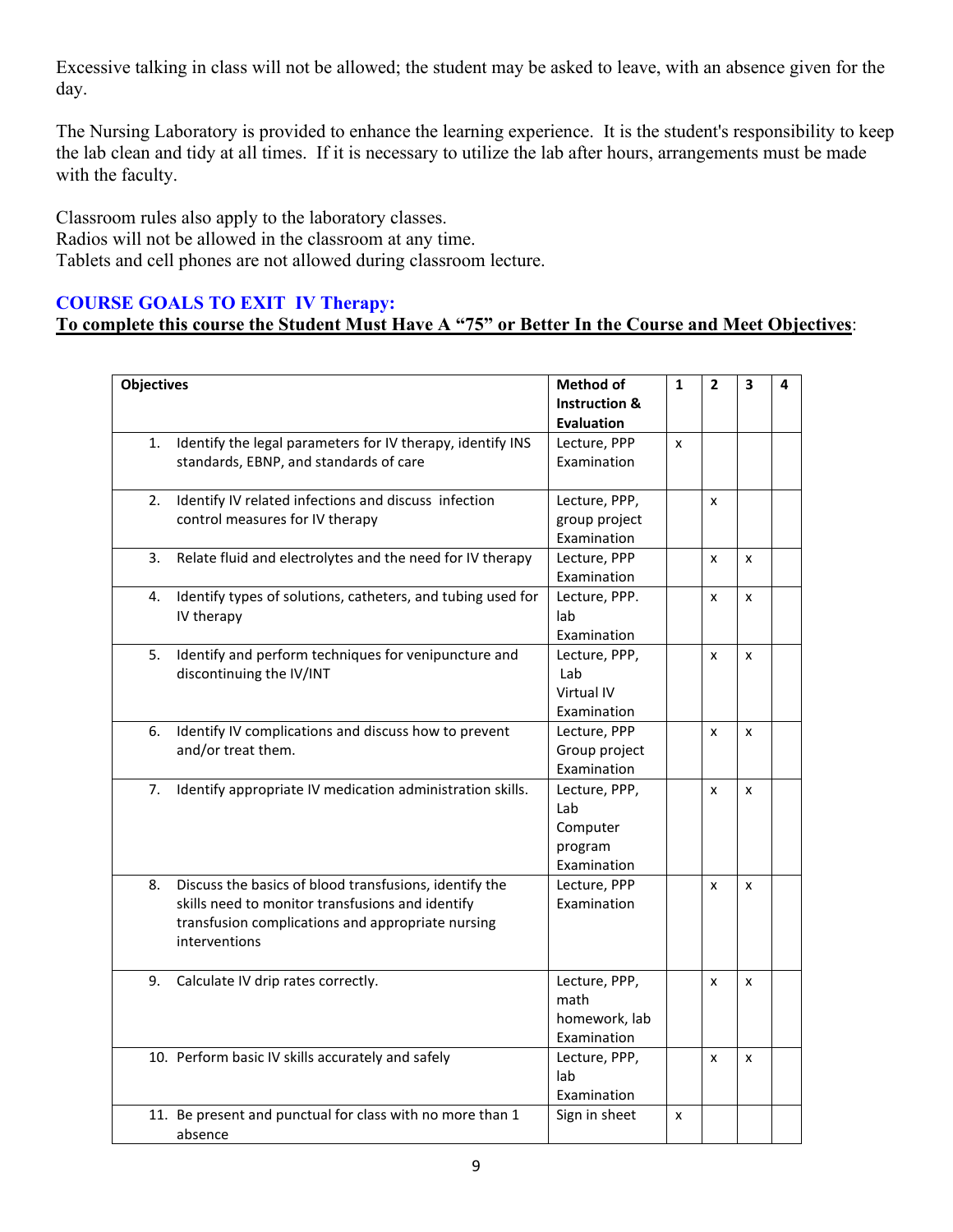*The nurse providing infusion therapy shall be proficient in its clinical aspects, shall have validated competency in clinical judgment and practice, and shall practice in accordance with the Texas Nurse Practice Act, rules and regulations promulgated by the state Board of Nursing, organizational policies and procedures and practice guidelines. (Phillips, 2010 [INS, 2006, 5])*

 *The nurse administering parenteral medications and solutions should have knowledge of indications for therapy, side effects, potential adverse reactions, and appropriate interventions. (Phillips, 2010 [INS 2006, 68])*

### **COURSE SCHEDULE POSTED ON BLACKBOARD**

#### **COMMUNICATION POLICY**

Electronic communication between instructor and students in this course will utilize the South Plains College "My SPC" and email systems. Students are encouraged to check SPC email on a daily basis. Students will also have access to assignments, web-links, handouts, and other vital material which will be delivered via Blackboard. Any student having difficulty accessing Blackboard or their email should immediately contact their instructor for direction. The instructor will work with any student to ensure the student has access to a computer on campus and can obtain the needed class content that is located on the course website.

Students are expected to read and, if needed, respond in a timely manner to college emails. It is suggested that students check college email daily to avoid missing time-sensitive or important college messages. Students may forward college emails to alternate email addresses; however, SPC will not be held responsible for emails forwarded to alternate addresses. A student's failure to receive or read official communications sent to the student's assigned email address in a timely manner does not absolve the student from knowing and complying with the content of the official communication. The official college email address assigned to students can be revoked if it is determined the student is utilizing it inappropriately. College email must not be used to send offensive or disruptive messages nor to display messages that violate state or federal law.

Mrs. Trull will answer all emails in a timely manner. If a student emails the instructor prior to 4:00 pm Monday- Friday, the student can expect to receive a response via email the same day. If email is sent after 4:00 pm, the student can expect to receive a response the next business day. Emails will not be checked or answered on the weekend. Any email sent after 4:00 pm on Friday will be answered the following Monday.

#### **CAMPUS CARRY**

Campus Concealed Carry - Texas Senate Bill - 11 (Government Code 411.2031, et al.) authorizes the carrying of a concealed handgun in South Plains College buildings only by persons who have been issued and are in possession of a Texas License to Carry a Handgun. Qualified law enforcement officers or those who are otherwise authorized to carry a concealed handgun in the State of Texas are also permitted to do so. Pursuant to Penal Code (PC) 46.035 and South Plains College policy, license holders may not carry a concealed handgun in restricted locations. For a list of locations, please refer to the SPC policy at:

[\(http://www.southplainscollege.edu/human\\_resources/policy\\_procedure/hhc.php\)](http://www.southplainscollege.edu/human_resources/policy_procedure/hhc.php)

Pursuant to PC 46.035, the open carrying of handguns is prohibited on all South Plains College campuses. Report violations to the College Police Department at 806-716-2396 or 9-1-1.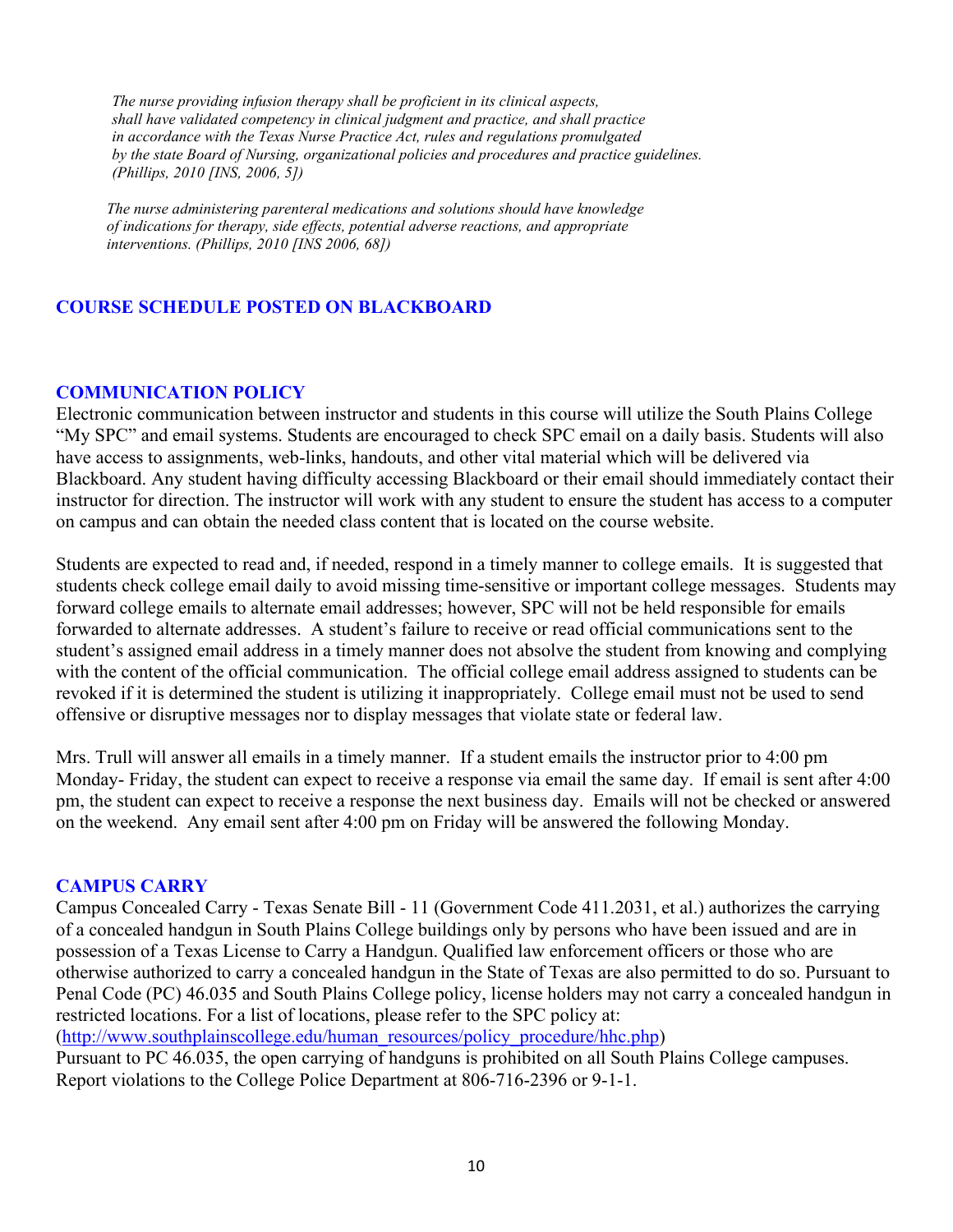#### **STUDENT CONDUCT**

Rules and regulations relating to the students at South Plains College are made with the view of protecting the best interests of the individual, the general welfare of the entire student body and the educational objectives of the college. As in any segment of society, a college community must be guided by standards that are stringent enough to prevent disorder, yet moderate enough to provide an atmosphere conducive to intellectual and personal development.

A high standard of conduct is expected of all students. When a student enrolls at South Plains College, it is assumed that the student accepts the obligations of performance and behavior imposed by the college relevant to its lawful missions, processes and functions. Obedience to the law, respect for properly constituted authority, personal honor, integrity and common sense guide the actions of each member of the college community both in and out of the classroom.

Students are subject to federal, state and local laws, as well as South Plains College rules and regulations. A student is not entitled to greater immunities or privileges before the law than those enjoyed by other citizens. Students are subject to such reasonable disciplinary action as the administration of the college may consider appropriate, including suspension and expulsion in appropriate cases for breach of federal, state or local laws, or college rules and regulations. This principle extends to conduct off-campus which is likely to have adverse effects on the college or on the educational process which identifies the offender as an unfit associate for fellow students.

Any student who fails to perform according to expected standards may be asked to withdraw. Rules and regulations regarding student conduct appear in the current Student Guide.

#### **ACCOMMODATIONS**

#### **DIVERSITY STATEMENT**

In this class, the teacher will establish and support an environment that values and nurtures individual and group differences and encourages engagement and interaction. Understanding and respecting multiple experiences and perspectives will serve to challenge and stimulate all of us to learn about others, about the larger world and about ourselves. By promoting diversity and intellectual exchange, we will not only mirror society as it is, but also model society as it should and can be.

#### **4.1.1.2. Disabilities Statement**

Students with disabilities, including but not limited to physical, psychiatric, or learning disabilities, who wish to request accommodations in this class should notify the Disability Services Office early in the semester so that the appropriate arrangements may be made. In accordance with federal law, a student requesting accommodations must provide acceptable documentation of his/her disability to the Disability Services Office. For more information, call or visit the Disability Services Office at Levelland (Student Health & Wellness Office) 806-716-2577, Reese Center (Building 8) 806-716-4675, or Plainview Center (Main Office) 806-716-4302 or 806-296-9611.

#### **4.1.1.4 Title IX Pregnancy Accommodations Statement**

If you are pregnant, or have given birth within six months, Under Title IX you have a right to reasonable accommodations to help continue your education. To [activate](http://www.southplainscollege.edu/employees/manualshandbooks/facultyhandbook/sec4.php) accommodations you must submit a Title IX pregnancy accommodations request, along with specific medical documentation, to the Director of Health and Wellness. Once approved, notification will be sent to the student and instructors. It is the student's responsibility to work with the instructor to arrange accommodations. Contact the Director of Health and Wellness at 806-716-2362 or [email](http://www.southplainscollege.edu/employees/manualshandbooks/facultyhandbook/sec4.php) [cgilster@southplainscollege.edu](mailto:cgilster@southplainscollege.edu) for assistance.